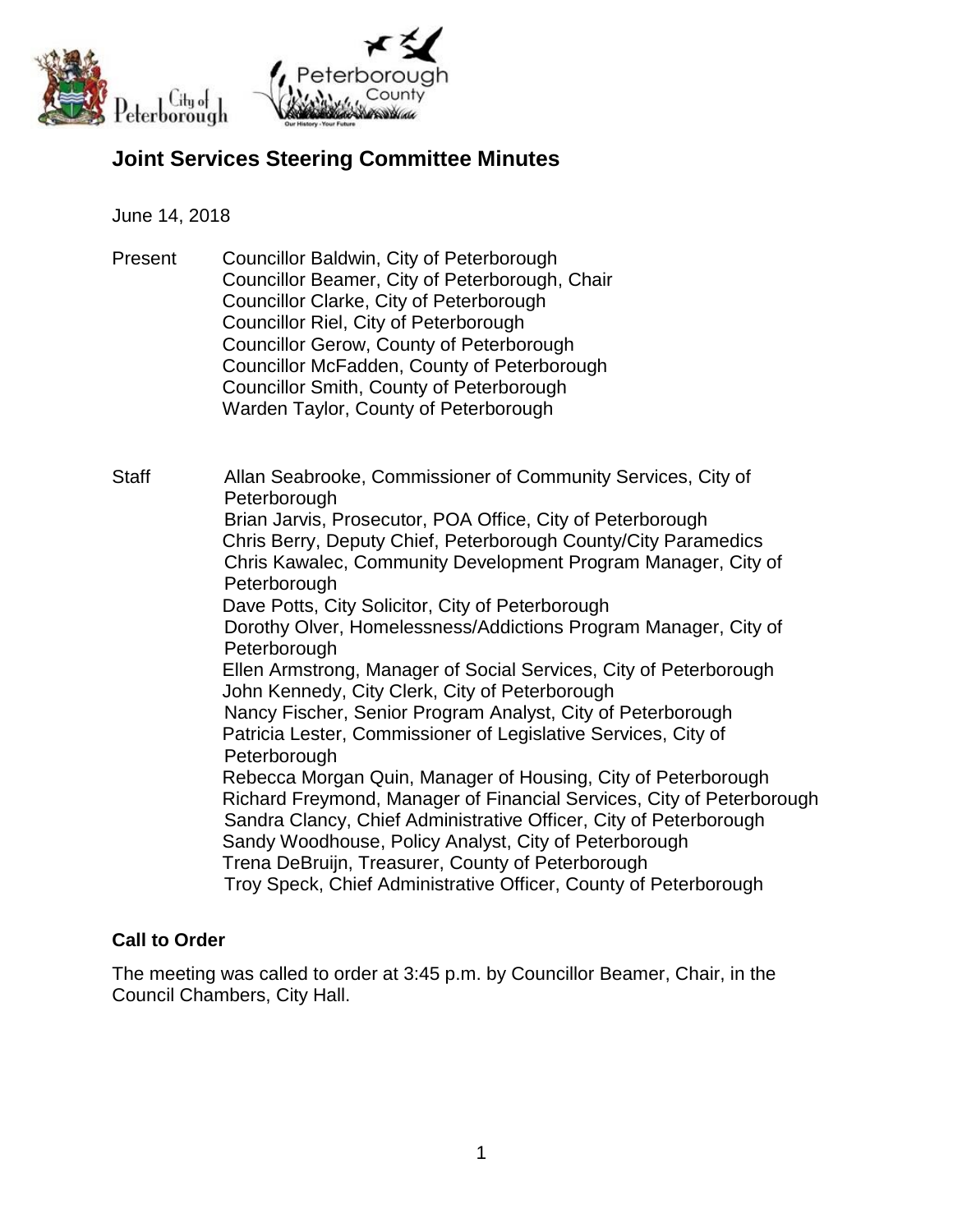## **Confirmation of Minutes**

February 8, 2018

Moved by Councillor Clarke Seconded by Councillor Riel

### **That the minutes of the meeting of February 8, 2018 be approved.**

Carried

### **Disclosure of Interest**

There were no disclosures of Pecuniary Interest.

#### **Minutes for Information**

Age-friendly Peterborough Advisory Committee Minutes

January 10, 2018

Moved by Councillor Smith Seconded by Councillor Gerow

**That the minutes of the January 10, 2018 Age-friendly Peterborough Advisory Committee be received for information.**

**Carried** 

## **Reports**

PCCP 2017 Year End Performance Report

Moved by Councillor Clarke Seconded by Councillor McFadden

**a) That the Joint Services Steering Committee receive the Peterborough County/City Paramedics 2017 Year End Performance Report for information.**

At the meeting of June 14, 2018, Committee added item b) as follows:

**b) That the Mayor and Warden send a letter to the Premier, Minister of Health and Long Term Care, AMO, MPP Smith and MPP Piccini Northumberland-Peterborough South, MPP Laurie Scott Haliburton-Kawartha Lakes-Brock on behalf of the City and County, requesting the funding agreement for Land Ambulance Services be reviewed with the intent to obtain provincial assistance for said service.**

**Carried**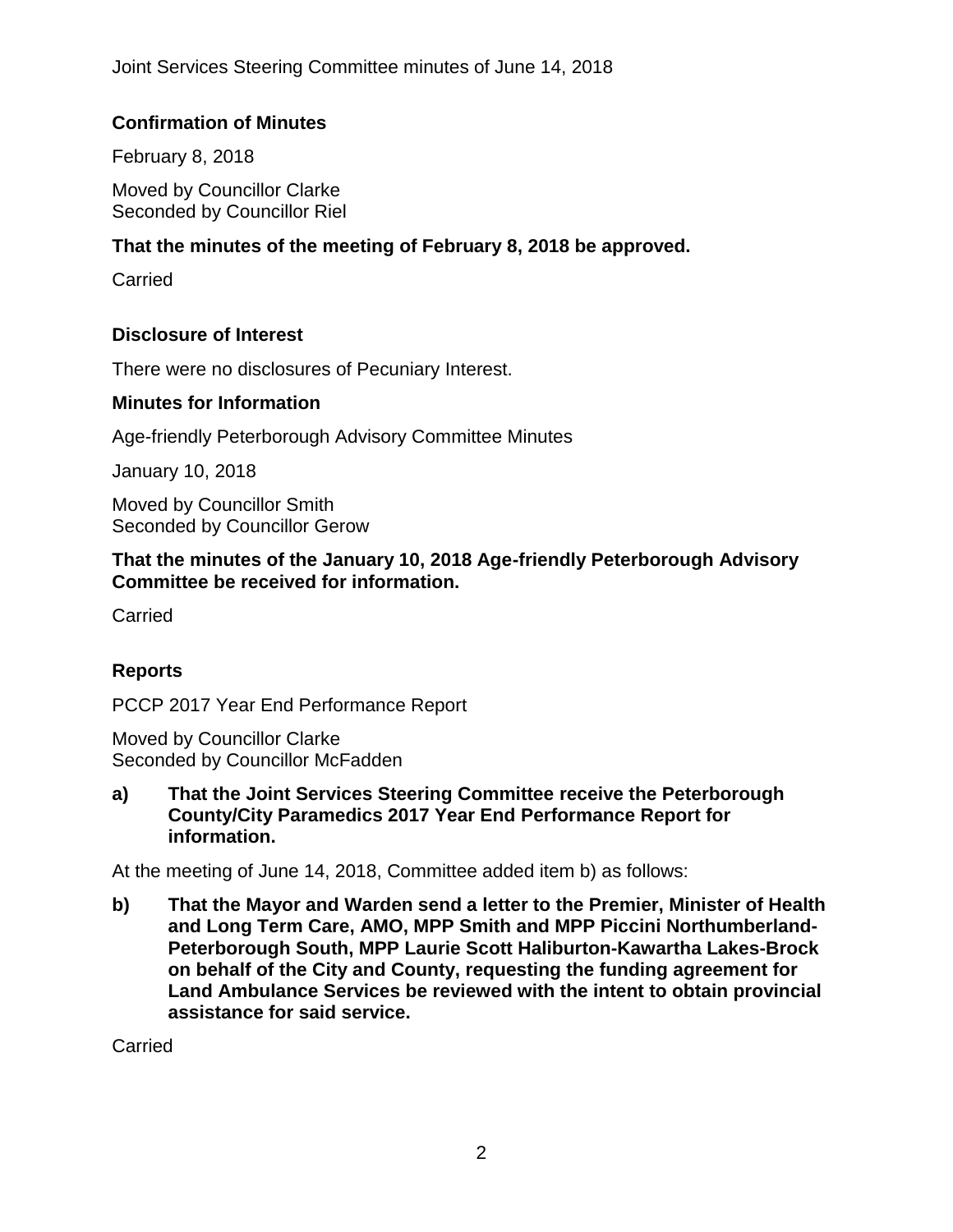10-year Housing and Homelessness Plan: 2017 Progress Report Report IPSHDJSSC18-002

Moved by Warden Taylor Seconded by Councillor Baldwin

**That Joint Services Steering Committee endorse the recommendation outlined in Report IPSHDJSSC18-002 dated June 14, 2018, of the Commissioner of Infrastructure and Planning Services, as follows:**

**That the 10-year Housing and Homelessness Plan: 2017 Progress Report and presentation be received for information.**

**Carried** 

Community Wellbeing Plan Update

Report CSSSJSSC18-007

Moved by Councillor Baldwin Seconded by Councillor Riel

**That the Joint Services Steering Committee endorse the recommendation outlined in Report CSSSJSSC18-007 dated June 14, 2018 of the Commissioner of Community Services, as follows:**

**That the presentation and update on the Community Wellbeing Plan be received for information.**

**Carried** 

Amending Agreement Between City and County of Peterborough for Consolidated Municipal Services

Report CAOJSSC18-001

Moved by Councillor Clarke Seconded by Councillor McFadden

**That the Joint Services Steering Committee approve the recommendation outlined in Report CAOJSSC18-001, dated June 14, 2018, of the Chief Administrative Officers from the City and County of Peterborough, as follows:**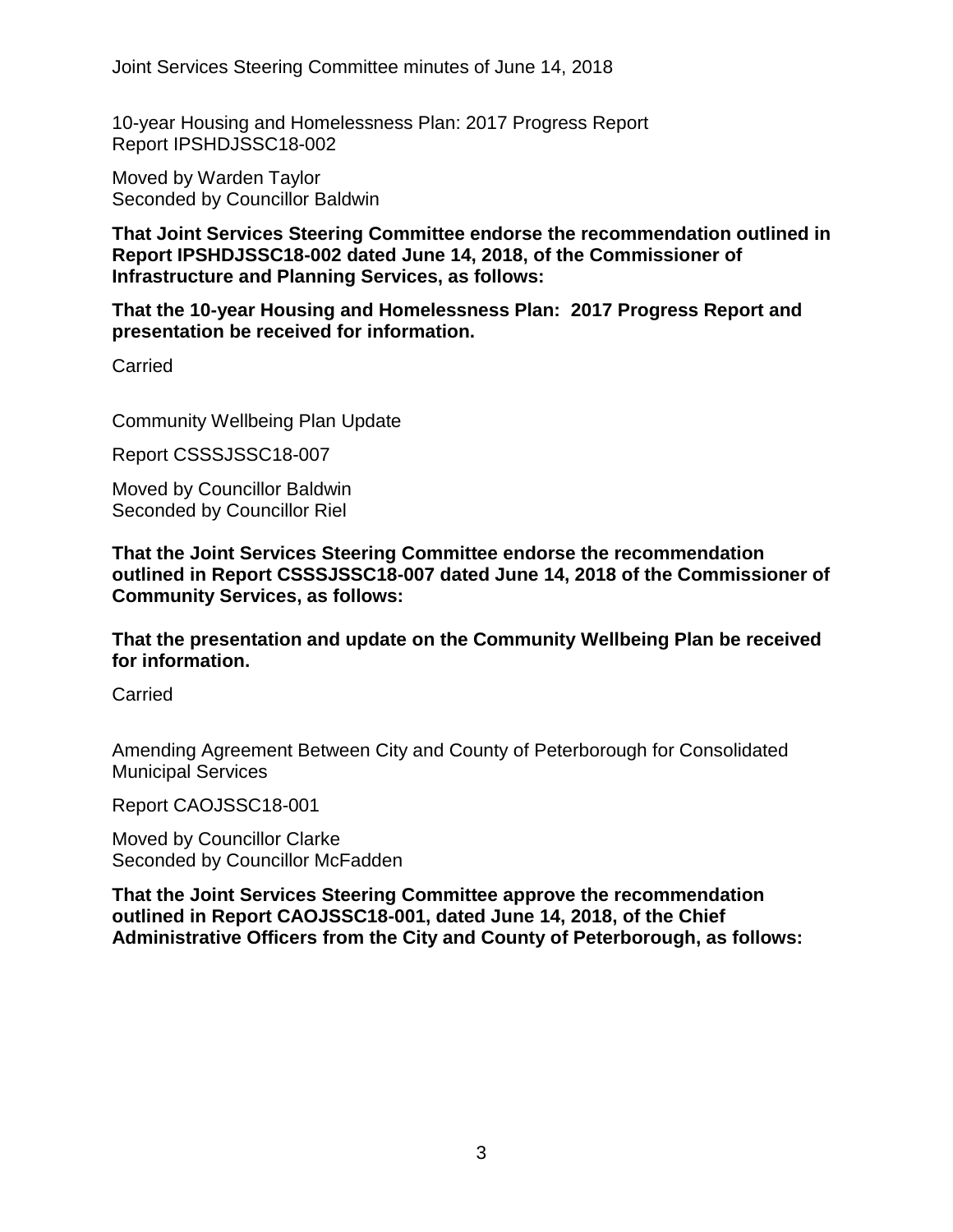**That Joint Services Steering Committee approve an amending agreement between the City and County of Peterborough for consolidated municipal services, that extends the current agreement for one year until December 31, 2019 and maintains the existing cost sharing formulas.**

Carried

Portable Housing Benefit - Special Priority Policy program

Report IPSHDJSSC18-003

Moved by Councillor Gerow Seconded by Warden Taylor

**That the Joint Services Steering Committee approve the recommendation outlined in Report ISPHDJSSC18-003 dated June 14, 2018, of the Commissioner of Infrastructure and Planning Services, as follows:**

**That the report on the Portable Housing Benefit for Special Priority Policy program be received for information.**

Carried

Age-friendly Peterborough Advisory Committee Update Report CSSSJSSC18-005

Moved by Councillor Smith Seconded by Councillor Clarke

**That the Joint Services Steering Committee endorse the recommendation outlined in Report CSSSJSSC18-005 dated June 14, 2018, of the Commissioner of Community Services, as follows:**

**That the update report on the Age-Friendly Peterborough Advisory Committee be received for information.**

**Carried**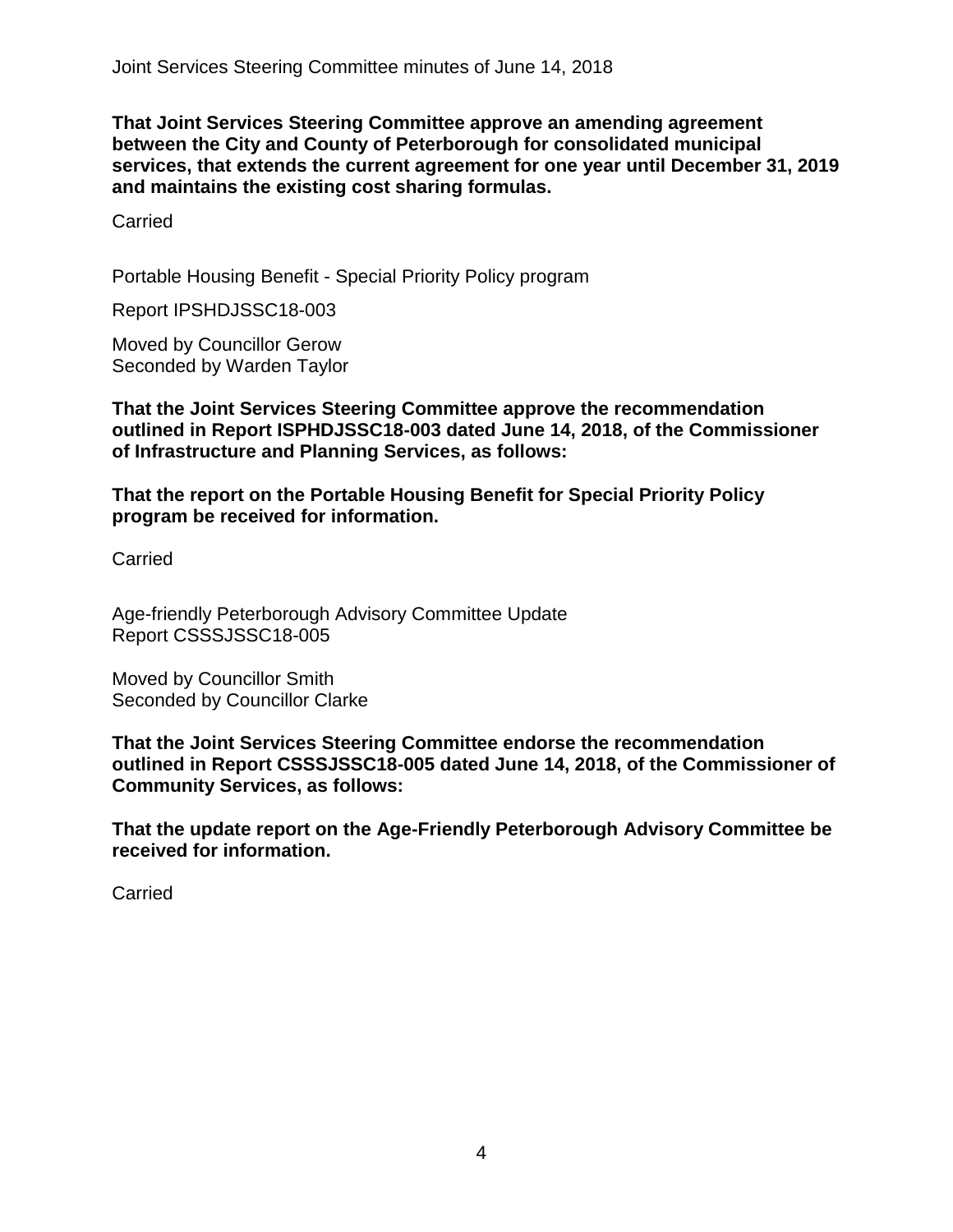Revisions to the Age-friendly Peterborough Advisory Committee Terms of Reference Report CSSSJSSC18-006

Moved by Councillor Smith Seconded by Councillor Riel

**That the Joint Services Steering Committee (JSSC) endorse the recommendations outlined in Report CSSSJSSC18-006 dated June14, 2018, of the Commissioner of Community Services, as follows:**

- **a) That Curve Lake First Nation and Hiawatha First Nation be added to the AFPAC Terms of Reference as highlighted in Appendix A;**
- **b) That the number of Members on AFPAC be increased by one Member for a total of twelve (12) Members;**
- **c) That the new Member be a Community Seat assigned to Hiawatha First Nation;**
- **d) That the existing First Nation Community Seat be assigned to Curve Lake First Nation;**
- **e) That Councillor Slade McCalip be appointed to AFPAC as a member of Hiawatha First Nation Council; and**
- **f) That Staff be directed to forward an amending report to City, County, and First Nations Councils for approval.**

## Carried

Community Based Early Years and Child Care Capital Funding Report CSSSJSSC18-002

Moved by Councillor Baldwin Seconded by Councillor Riel

**That the Joint Services Steering Committee endorse the recommendation outlined in Report CSSSJSSC18-002, dated June 14, 2018 of the Commissioner of Community Services as follows:**

**That the Report on new capital funding for Early Years and Child Care be received for information.**

Carried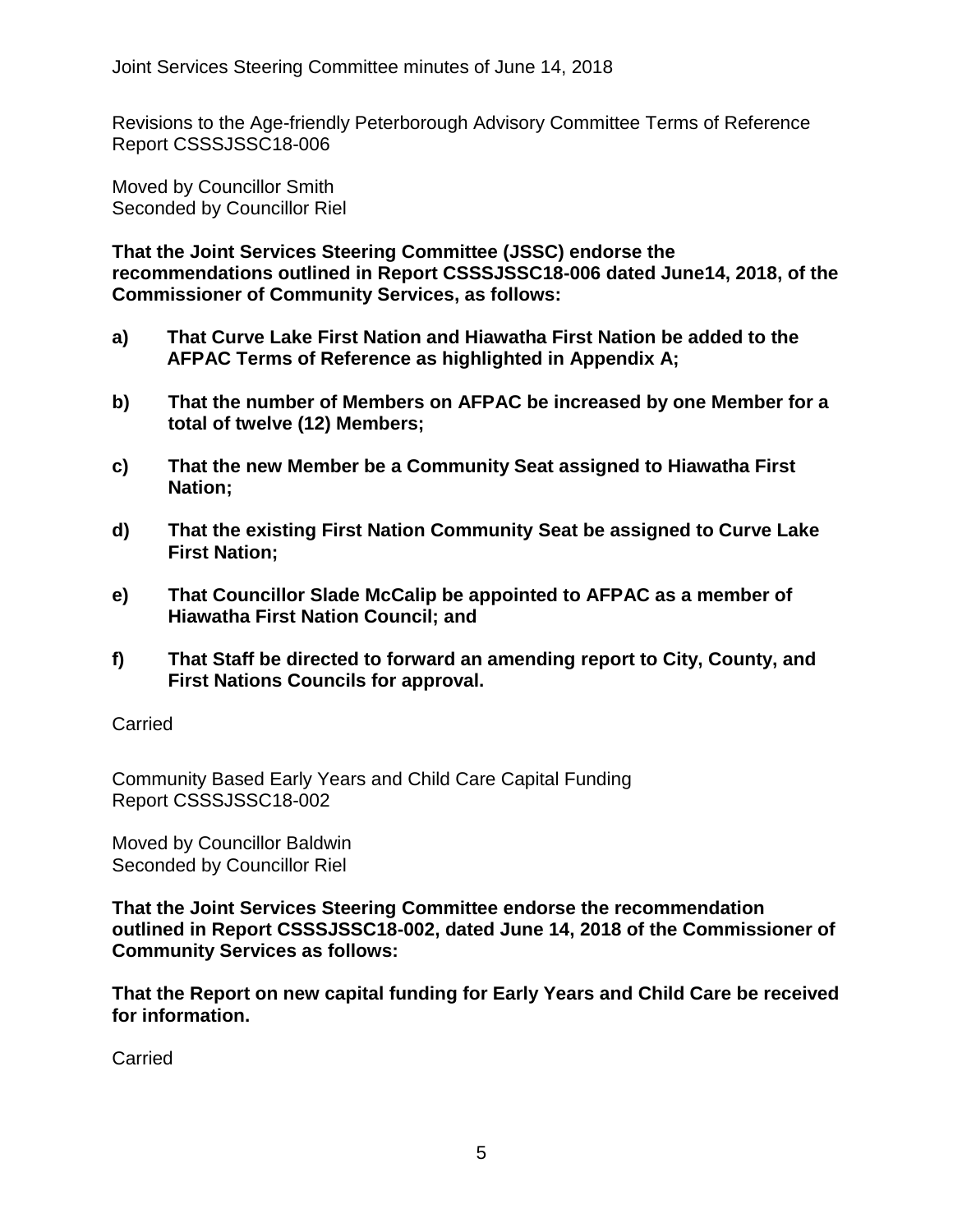Homelessness System Update Report CSSSJSSC18-003

Moved by Councillor Clarke Seconded by Councillor Gerow

**That the Joint Services Steering Committee endorse Report CSSSJSSC18-003 dated June 14, 2018 of the Commissioner of Community Services, as follows: That the report on homelessness activities be received for information.**

Carried

Downloading of Prosecution of Part III Offences to Municipalities Report CLSPOAJSSC18-001

Patricia Lester, Commissioner of Corporate and Legislative Services, City of Peterborough, provided introductory remarks to Report CLSPOAJSSC18-001.

Moved by Councillor Baldwin Seconded by Councillor Smith

**That the Joint Services Steering Committee endorse the recommendations outlined in Report CLSPOAJSSC18-001 dated June 14, 2018, of the Commissioner of Corporate and Legislative Services, as follows:**

- **a) That the JSSC endorse the addition of a .5 FTE Municipal Prosecutor to meet the increased responsibility of the downloading of Part III offences under the Provincial Offences Act and such position be reflected in the 2019 and subsequent years budgets.**
- **b) That Report CLSPOAJSSC18-001 be endorsed and submitted to City and County Councils for approval.**

Carried

#### **Other Business**

There were no items of Other Business.

#### **Next Meeting - September 6, 2018**

The Chair indicated that the next Committee meeting is scheduled for September 6, 2018.